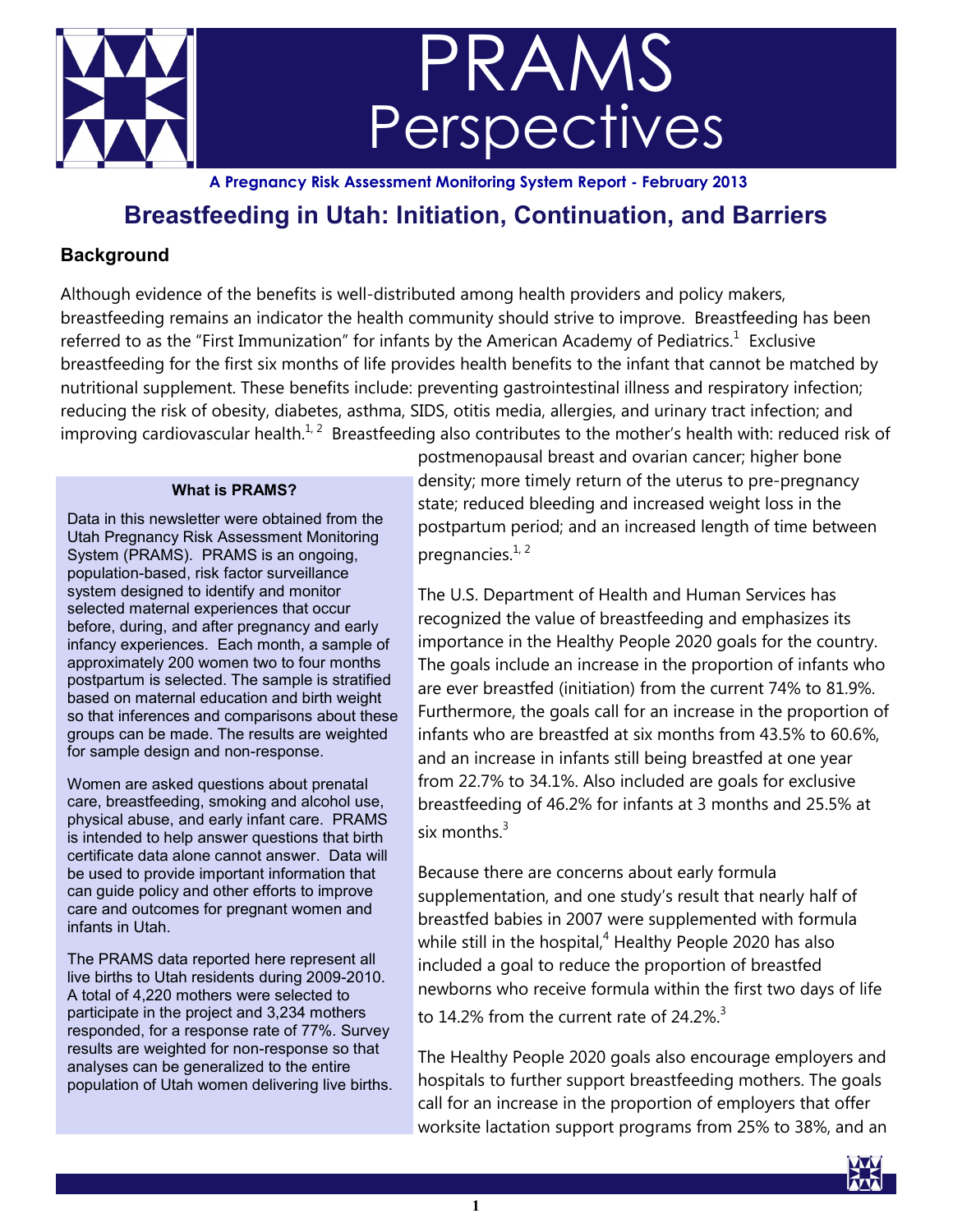## **Background (continued)**

In examining the barriers that impact a woman's decision to initiate or continue breastfeeding, current literature sheds light on several issues. Certain demographic characteristics or behaviors have a measurable impact on a woman's intent to breastfeed and her success in continuation of breastfeeding. Women who are older, have a higher level of education, higher socioeconomic status, are married, have private health insurance, sought prenatal care in the first trimester, are nonsmokers, and are white have higher levels of breastfeeding initiation.<sup>[5,](file:///C:/Documents%20and%20Settings/BALGARIN/Desktop/Breastfeeding%20PRAMS%20Report%202013.docx#_ENREF_5#_ENREF_5)6</sup> In contrast, women who were enrolled in WIC and Medicaid had reduced rates of initiationand continuation.  $6$  Breastfeeding intention as well as breastfeeding education and support are also predictorsin both initiation and continuation.<sup>6</sup> Furthermore, women who underwent a Cesarean section had lower levels of breastfeeding initiation.<sup>[7](file:///C:/Documents%20and%20Settings/BALGARIN/Desktop/Breastfeeding%20PRAMS%20Report%202013.docx#_ENREF_7#_ENREF_7)</sup>

Beyond the reasons for initiation are those for early cessation. Many women experience personal barriers in the continuation of breastfeeding. Many women who stop breastfeeding complain of sore breasts and nipples, an insufficient supply of breast milk, the infant's refusal of the breast, or concerns that the infant is not satisfied by breast milk.<sup>[6,](file:///C:/Documents%20and%20Settings/BALGARIN/Desktop/Breastfeeding%20PRAMS%20Report%202013.docx#_ENREF_6#_ENREF_6) [8](file:///C:/Documents%20and%20Settings/BALGARIN/Desktop/Breastfeeding%20PRAMS%20Report%202013.docx#_ENREF_8#_ENREF_8)</sup> Women are also influenced by the world around them. Success in breastfeeding can depend upon the hospital's approach to breastfeeding, the perception of society on breastfeeding, and personal and professional support systems.<sup>[1,](file:///C:/Documents%20and%20Settings/BALGARIN/Desktop/Breastfeeding%20PRAMS%20Report%202013.docx#_ENREF_1#_ENREF_1) [6](file:///C:/Documents%20and%20Settings/BALGARIN/Desktop/Breastfeeding%20PRAMS%20Report%202013.docx#_ENREF_6#_ENREF_6)</sup>

The Maternal and Infant Health Program at the Utah Department of Health is committed to achieving the goals of Healthy People 2020, and to promoting a healthy and supportive environment for Utah's mothers and babies with regard to breastfeeding.

#### **Methodology**

The data found in this newsletter focus on identifying characteristics of Utah women who initiate breastfeeding, those who continue breastfeeding, and reasons women give for discontinuing or not initiating at all. Utah PRAMS and birth certificate data from 2009-2010 were used to determine the prevalence of breastfeeding within the population. Chi-square analysis was used to identify breastfeeding initiation and continuation by selected maternal characteristics, as well as the identification of barriers to initiation and duration of breastfeeding. The CDC's Breastfeeding Report Card for 2011 was also used to obtain data on breastfeeding exclusivity and formula supplementation.

Because the PRAMS survey is completed between two and four months postpartum, there may be some recall bias from mothers when answering the questions. Furthermore, because breastfeeding continuation rates are routinely reported at six months postpartum, and Utah PRAMS participants receive the survey between two and four months postpartum, Utah's rates cannot be compared to national continuation rates.

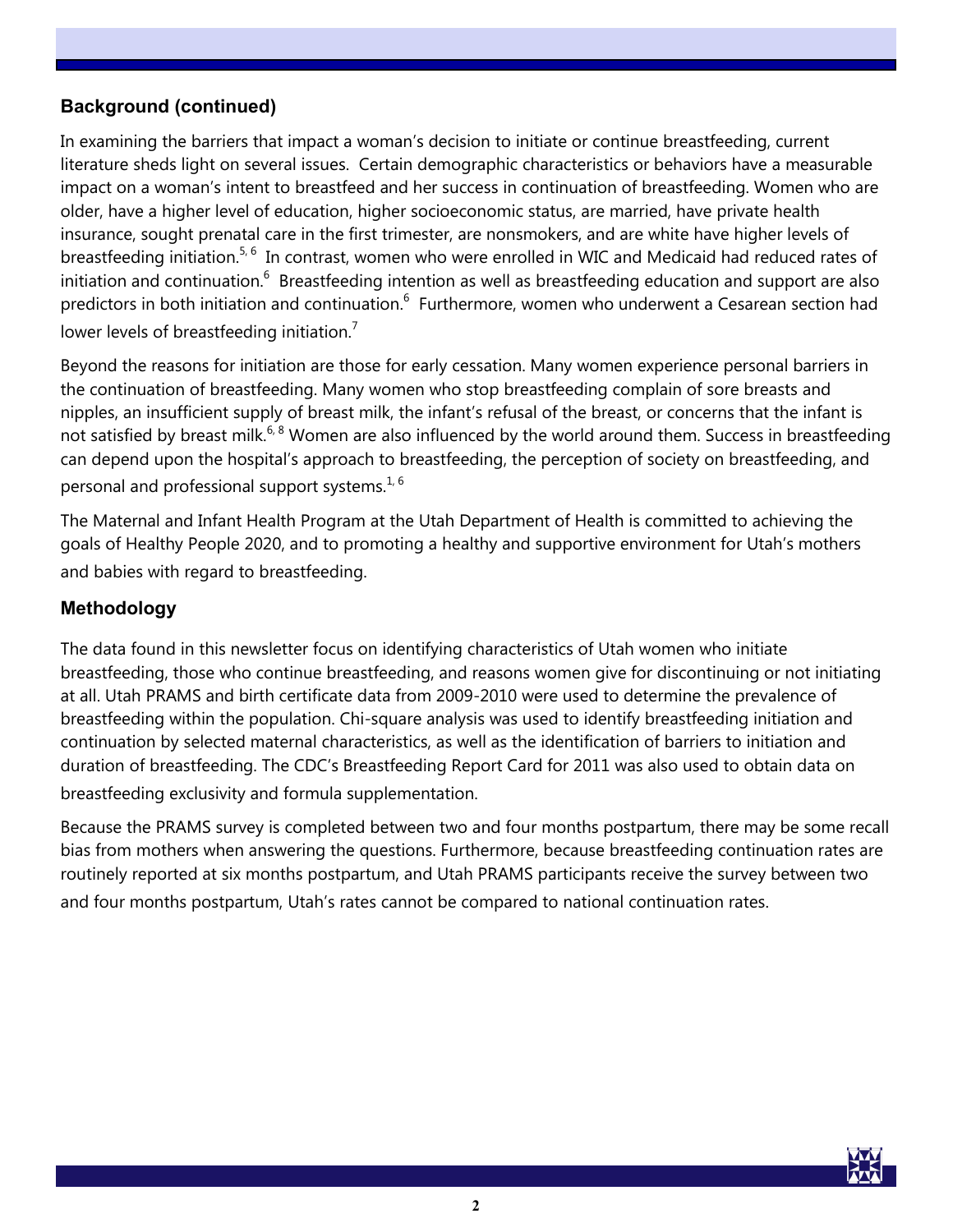#### **Results**

Utah is ahead of the national average for most breastfeeding indicators, but could also use some public awareness and further improvement. The 2009-2010 PRAMS data show that 92.1% of Utah women ever breastfeed, and 68.4% are breastfeeding at the time they complete the survey (between two and four months). Data from the 2009 National Immunization Survey (NIS) show that 37.6% of Utah women are

**Table 1** illustrates that Utah women who **initiated breastfeeding** were significantly more likely to:

- Be older
- Have a higher level of education
- Be married
- Have a higher socioeconomic status
- Have private insurance
- Have intended to get pregnant
- Be nonsmokers
- Have had a previous birth
- Have received help from their provider with breastfeeding
- Have had a vaginal birth
- Not have had a depression diagnosis
- Not be enrolled in WIC during pregnancy

Those who **continued to breastfeed** at the time the survey was completed were more likely to:

- Be older
- Have a higher level of education
- Have private insurance
- Have had a previous live birth
- Have intended to get pregnant
- Have received information prenatally from their provider regarding breastfeeding
- Be nonsmokers
- Have had a vaginal birth
- Have a higher socioeconomic status
- Be married
- Be non-Hispanic
- Have had a birth that went to term (>37 weeks)
- Be a normal weight
- Have not experienced domestic violence before or during pregnancy
- Not be enrolled in WIC during pregnancy
- Not feel depressed or have had a depression diagnosis

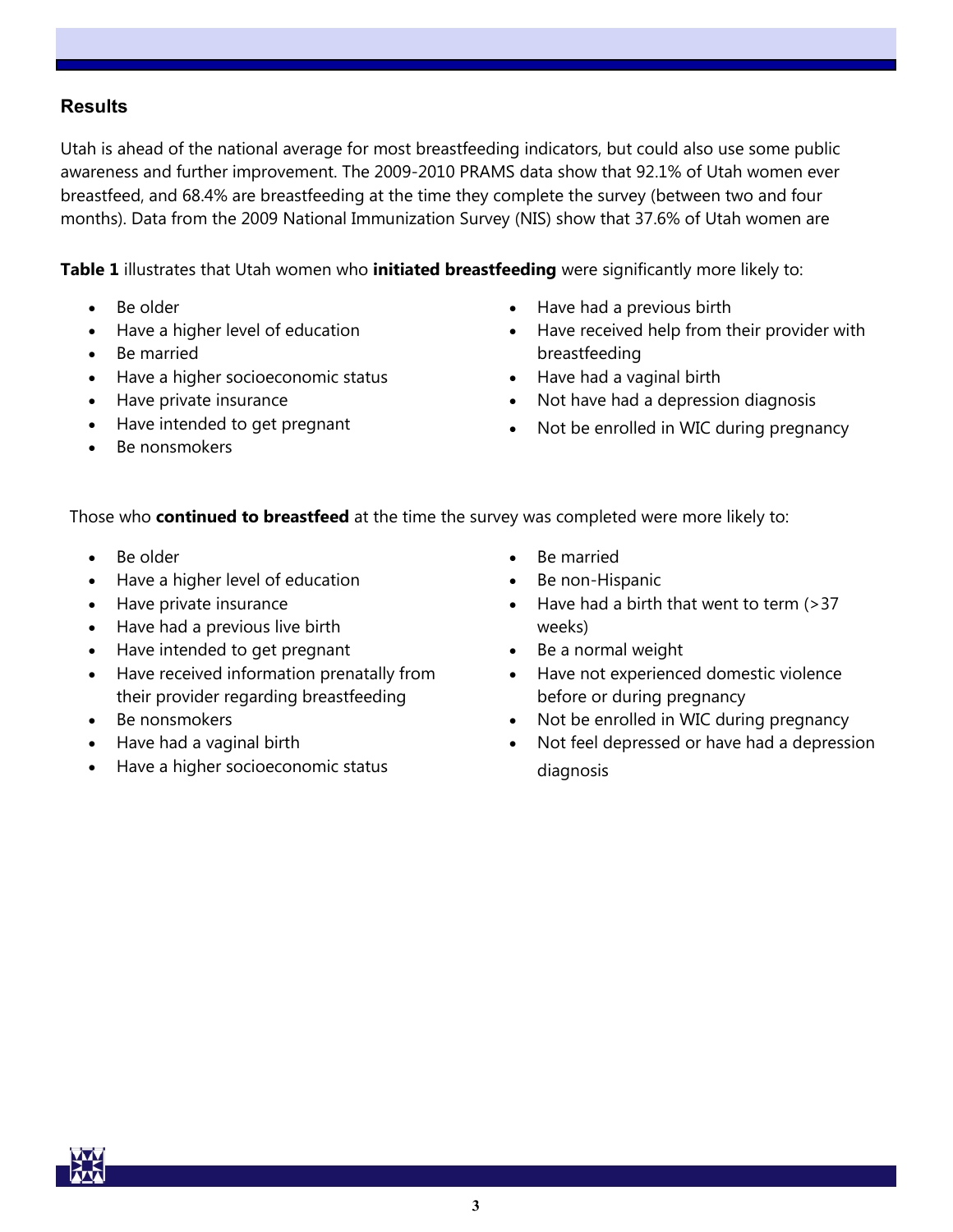| <b>Characteristics</b>                   | Breastfeeding by Selected Maternal Characteristics. Utah PRAMS 2009-2010.<br>Percentage of Women who Ever |           | <b>Percentage of Women</b>       |           |
|------------------------------------------|-----------------------------------------------------------------------------------------------------------|-----------|----------------------------------|-----------|
|                                          | <b>Breastfed (With 95%</b>                                                                                |           | <b>Breastfeeding When Survey</b> |           |
|                                          | <b>Confidence Intervals)</b>                                                                              |           | Completed** (With 95 %           |           |
|                                          |                                                                                                           |           | <b>Confidence Intervals)</b>     |           |
|                                          |                                                                                                           | P-Value   |                                  | P-Value   |
| <b>Total Birth Population</b>            | $92.1 \pm 1.1$                                                                                            |           | $68.4 \pm 1.9$                   |           |
| <b>Maternal Age</b>                      |                                                                                                           | P < 0.01  |                                  | P<.0001   |
| $\leq 17$                                | $88.4 \pm 6.6$                                                                                            |           | $33.7 \pm 10.2$                  |           |
| 18-19                                    | $85.7 \pm 5.6$                                                                                            |           | $36.0 \pm 8.9$                   |           |
| $20 - 24$                                | $93.1 \pm 1.9$                                                                                            |           | $59.4 \pm 4.1$                   |           |
| $25 - 29$                                | $91.3 \pm 1.9$                                                                                            |           | $73.4 \pm 3.1$                   |           |
| 30-34                                    | $92.9 \pm 2.1$                                                                                            |           | $75.9 \pm 3.6$                   |           |
| 35-39                                    | $94.3 \pm 3.0$                                                                                            |           | $75.6 \pm 6.12$                  |           |
| $40+$                                    | $97.9 \pm 2.6$                                                                                            |           | $76.5 \pm 13.0$                  |           |
| <b>Maternal Education</b>                |                                                                                                           | P<.0001   |                                  | P<.0001   |
| Less than High School                    | $88.3 \pm 2.5$                                                                                            |           | $49.5 \pm 4.1$                   |           |
| High School                              | $87.6 \pm 2.9$                                                                                            |           | $55.2 \pm 4.6$                   |           |
| Some College                             | $93.1 \pm 1.8$                                                                                            |           | $69.4 \pm 3.4$                   |           |
| College Graduate                         | $96.1 \pm 1.6$                                                                                            |           | $83.7 \pm 3.0$                   |           |
| <b>Previous Live Birth</b>               |                                                                                                           | P < 0.05  |                                  | P<.0001   |
| Yes                                      | $91.4 \pm 1.4$                                                                                            |           | $72.5 \pm 2.2$                   |           |
| No                                       | $93.8 \pm 1.6$                                                                                            |           | $60.7 \pm 3.4$                   |           |
| <b>Pregnancy Intent</b>                  |                                                                                                           | P < 0.01  |                                  | P<.0001   |
| Intended                                 | $93.6 \pm 1.3$                                                                                            |           | $74.7 \pm 2.3$                   |           |
| Unintended                               | $89.9 \pm 1.8$                                                                                            |           | $58.2 \pm 3.2$                   |           |
| <b>Received Breastfeeding Counseling</b> |                                                                                                           | <b>NS</b> |                                  | P<.0001   |
| <b>During Prenatal Care</b>              |                                                                                                           |           |                                  |           |
| Yes                                      | $91.7 \pm 1.3$                                                                                            |           | $65.0 \pm 2.3$                   |           |
| No                                       | $93.3 \pm 1.8$                                                                                            |           | $75.5 \pm 3.2$                   |           |
| <b>Enrolled in WIC During Pregnancy</b>  |                                                                                                           | P<0.0001  |                                  | P<0.0001  |
| Yes                                      | $88.4 \pm 2.2$                                                                                            |           | $56.3 \pm 3.5$                   |           |
| No                                       | $93.9 \pm 1.1$                                                                                            |           | $73.6 \pm 2.2$                   |           |
| Mom Smoked Last 3 Months of              |                                                                                                           | P<.0001   |                                  | P<.0001   |
| Pregnancy                                |                                                                                                           |           |                                  |           |
| Yes                                      | $79.6 \pm 6.3$                                                                                            |           | $30.6 \pm 8.8$                   |           |
| No                                       | $92.9 \pm 1.0$                                                                                            |           | $70.2 \pm 1.9$                   |           |
| <b>Method of Delivery</b>                |                                                                                                           | P < .05   |                                  | P<.0001   |
| Vaginal                                  | $93.1 \pm 1.1$                                                                                            |           | $70.5 \pm 2.1$                   |           |
| C-Section                                | $88.9 \pm 2.5$                                                                                            |           | $60.5 \pm 4.2$                   |           |
| <b>Postpartum Check-up</b>               |                                                                                                           | P < .05   |                                  | P < 0.05  |
| Yes                                      | $92.6 \pm 1.1$                                                                                            |           | $69.2 \pm 2.0$                   |           |
| No                                       | $89.1 \pm 3.4$                                                                                            |           | $61.7 \pm 5.7$                   |           |
| Provider Offered Help with               |                                                                                                           | P<.0001   |                                  | <b>NS</b> |
| <b>Breastfeeding Postpartum</b>          |                                                                                                           |           |                                  |           |
| Yes                                      | $94.4 \pm 1.0$                                                                                            |           | $67.9 \pm 2.0$                   |           |
| No                                       | $80.7 \pm 3.8$                                                                                            |           | $71.6 \pm 4.9$                   |           |
| <b>Postpartum Diagnosis of</b>           |                                                                                                           | P < 0.05  |                                  | P<.0001   |
| <b>Depression</b>                        |                                                                                                           |           |                                  |           |
| Yes                                      | $88.9 \pm 3.9$                                                                                            |           | $55.8 \pm 6.6$                   |           |
| No                                       | $92.5 \pm 1.1$                                                                                            |           | $69.6 \pm 1.9$                   |           |
|                                          |                                                                                                           |           |                                  |           |



ヿ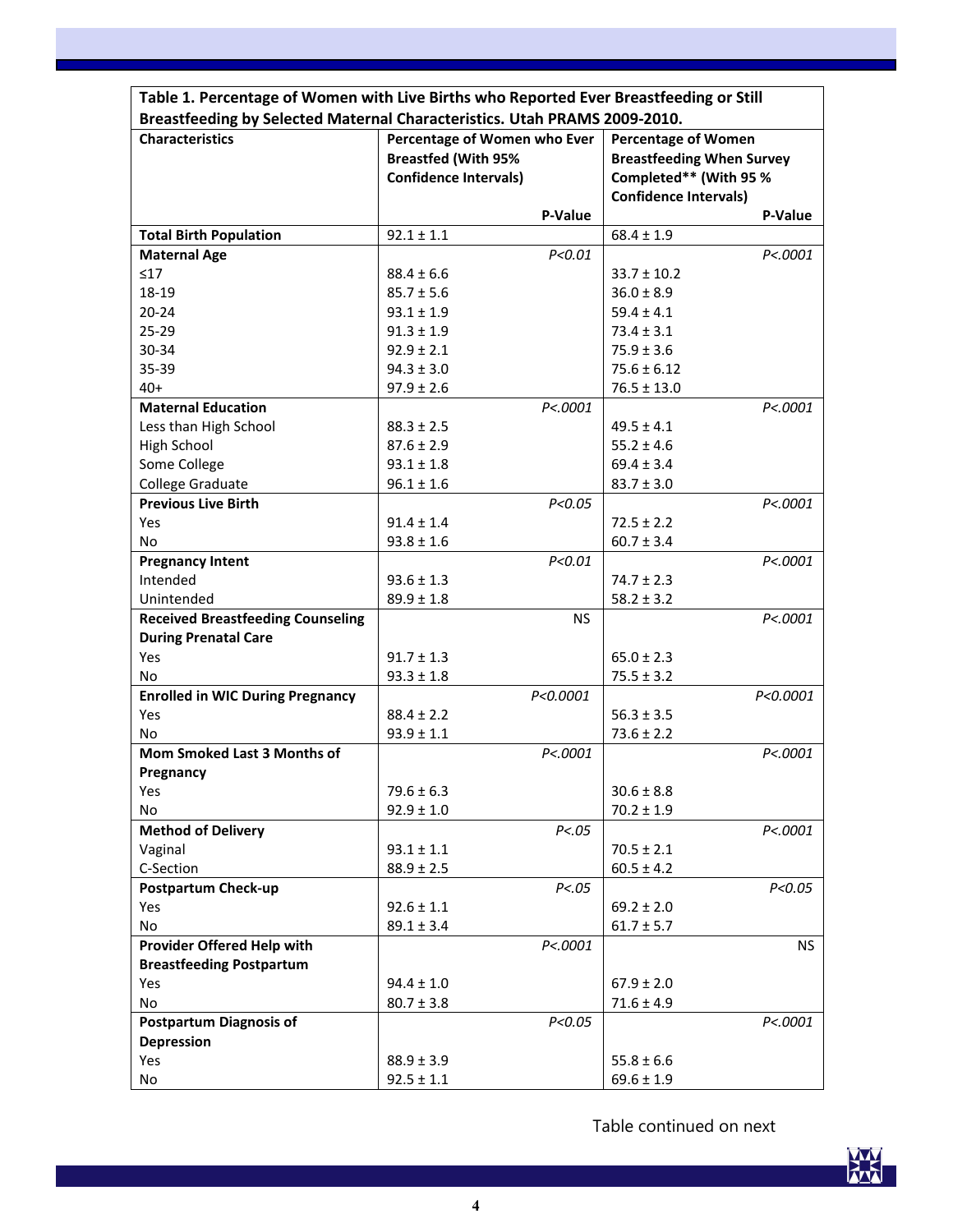Table continued from previous page

| Table 1. Percentage of Women with Live Births who Reported Ever Breastfeeding or Still |                                 |                              |  |  |  |
|----------------------------------------------------------------------------------------|---------------------------------|------------------------------|--|--|--|
| Breastfeeding by Selected Maternal Characteristics. Utah PRAMS 2009-2010.              |                                 |                              |  |  |  |
| <b>Characteristics</b>                                                                 | Percentage of Women who         | <b>Percentage of Women</b>   |  |  |  |
|                                                                                        | <b>Ever Breastfed (With 95%</b> | <b>Breastfeeding When</b>    |  |  |  |
|                                                                                        | <b>Confidence Intervals)</b>    | Survey Completed** (With 95% |  |  |  |
|                                                                                        |                                 | <b>Confidence Intervals)</b> |  |  |  |
|                                                                                        | P-Value                         | P-Value                      |  |  |  |
| <b>Federal Poverty Level</b>                                                           | P < 0.01                        | P < .0001                    |  |  |  |
| $< = 100%$                                                                             | $89.5 \pm 2.3$                  | $54.6 \pm 4.1$               |  |  |  |
| 101-133%                                                                               | $90.9 \pm 3.8$                  | $66.1 \pm 6.4$               |  |  |  |
| 134-185%                                                                               | $91.2 \pm 3.2$                  | $74.0 \pm 5.3$               |  |  |  |
| 185%+                                                                                  | $93.9 \pm 1.3$                  | $73.8 \pm 2.5$               |  |  |  |
| <b>Marital Status</b>                                                                  | P < 0.0001                      | P<0.0001                     |  |  |  |
| Married                                                                                | $93.5 \pm 1.1$                  | $74.3 \pm 2.0$               |  |  |  |
| Other                                                                                  | $86.6 \pm 3.0$                  | $40.7 \pm 4.7$               |  |  |  |
| <b>Ethnicity</b>                                                                       | <b>NS</b>                       | P < 0.05                     |  |  |  |
| Hispanic                                                                               | $91.2 \pm 2.4$                  | $62.1 \pm 4.2$               |  |  |  |
| Non-Hispanic                                                                           | $92.3 \pm 1.2$                  | $69.7 \pm 2.1$               |  |  |  |
| <b>Interpregnancy Interval</b>                                                         | <b>NS</b>                       | P < 0.001                    |  |  |  |
| <6 months                                                                              | $14.8 \pm 8.4$                  | $49.3 \pm 12.7$              |  |  |  |
| 6-12 months                                                                            | $88.9 \pm 4.8$                  | $72.7 \pm 7.1$               |  |  |  |
| 12-18 months                                                                           | $93.9 \pm 2.6$                  | $79.4 \pm 4.3$               |  |  |  |
| 18-24 months                                                                           | $92.2 \pm 4.0$                  | $76.6 \pm 6.3$               |  |  |  |
| 24-36 months                                                                           | $90.4 \pm 3.1$                  | $76.8 \pm 4.6$               |  |  |  |
| 36 months +                                                                            | $91.5 \pm 2.5$                  | $65.9 \pm 4.7$               |  |  |  |
| <b>Prepregnancy Body Mass Index</b>                                                    | <b>NS</b>                       | P < .0001                    |  |  |  |
| Underweight                                                                            | $93.6 \pm 4.0$                  | $64.1 \pm 8.8$               |  |  |  |
| Normal                                                                                 | $93.3 \pm 1.3$                  | $72.5 \pm 2.5$               |  |  |  |
| Overweight                                                                             | $91.1 \pm 2.4$                  | $69.7 \pm 4.1$               |  |  |  |
| Obese                                                                                  | $90.5 \pm 3.0$                  | $55.1 \pm 5.3$               |  |  |  |
| <b>Gestational Age at Delivery</b>                                                     | NS.                             | $P = .0005$                  |  |  |  |
| <37 weeks                                                                              | $89.3 \pm 3.5$                  | $59.1 \pm 5.6$               |  |  |  |
| $\geq$ 37 weeks                                                                        | $92.4 \pm 1.1$                  | $69.1 \pm 2.0$               |  |  |  |
|                                                                                        |                                 |                              |  |  |  |

\*\*Average age of baby at the time the survey was answered is 3.5 months

#### **Cessation**

When examining the reasons that mothers discontinue breastfeeding, Utah shows similar reasons to those found in the literature. Figure 2 provides insight on women's cessation reasons. Women were consistently worried about not producing enough milk, with 47.8% of women listing this as their primary reason for discontinuing breastfeeding. Also, 37.7% of mothers were concerned that breast milk alone did not satisfy their baby. Difficulties with latching on, pain, and sore nipples were also all important reasons women stopped breastfeeding. Going back to work or school was also was a relatively common reason to discontinue

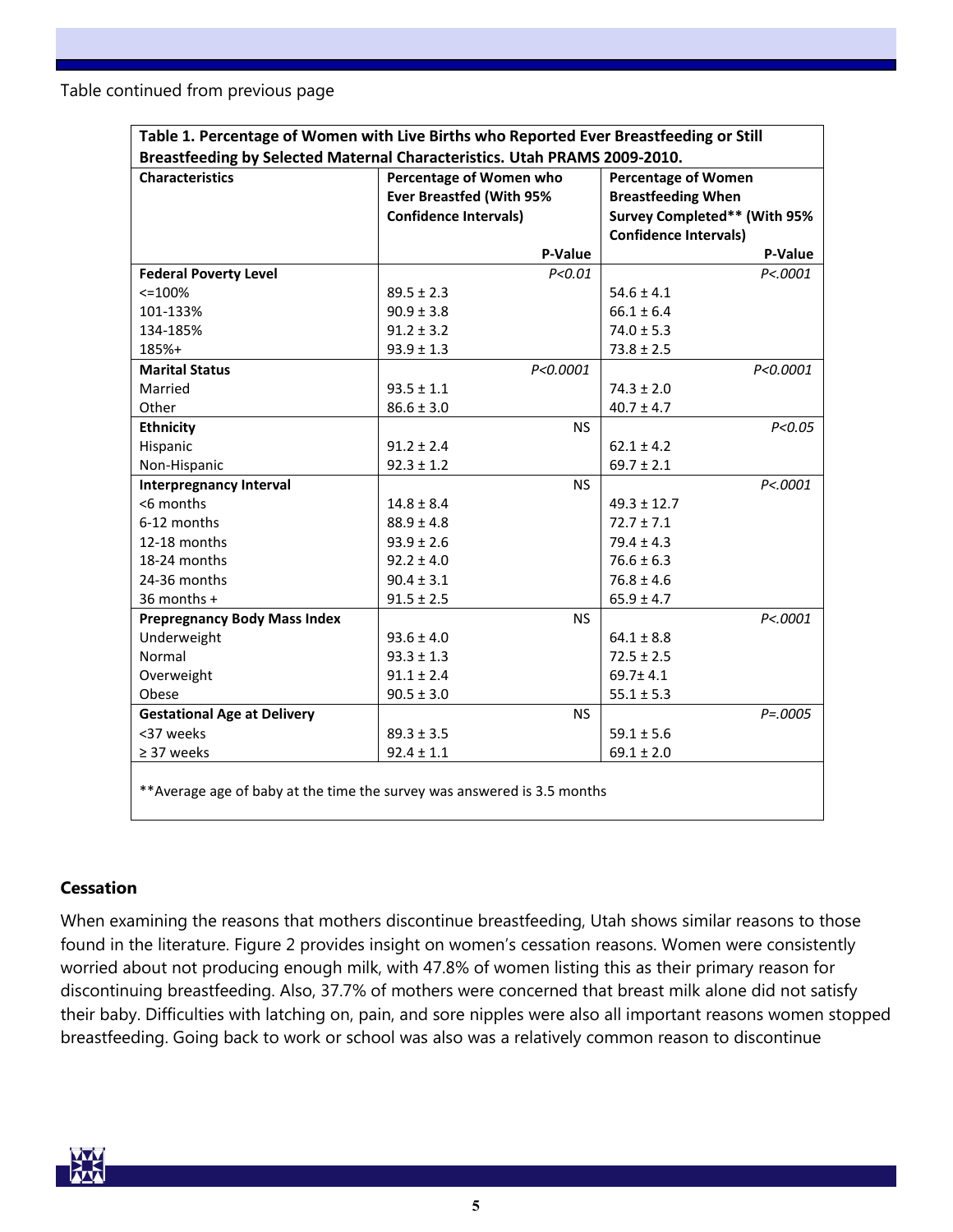

**Figure2.** Reasons for early cessation of breastfeeding as reported by PRAMS moms, Utah PRAMS

PRAMS participants are also welcomed and encouraged to make comments throughout the survey that may relate to any of the questions and their experiences. Many women leave comments related to breastfeeding. Upon examining these comments, several of the above trends were further clarified. Many of the women who wrote comments related to breastfeeding noted that they had to supplement or provide formula either until their milk came in or because they didn't make enough milk. Other women were concerned about medications they were taking, and therefore stopped breastfeeding. Some women were worried about their babies being lactose intolerant, or becoming sick after breastfeeding, while other women revealed that stress became an issue, and they had to stop. Still other moms had babies in the Newborn Intensive Care Unit (NICU) and found it too difficult to maintain breastfeeding in those conditions.

## **Exclusivity and Supplementation**

As previously mentioned, the Healthy People 2020 goal for exclusive breastfeeding at three months is 46.2% and25.5% at six months. $3$  According to Utah NIS data, the percentage of infants who are exclusively breastfedare as follows: 51.4% at 3 months and 24.8% at 6 months. $^9$  While PRAMS doesn't have an exact measure for three- or six-month exclusivity, 32% of Utah mothers who report ever breastfeeding were doing so exclusively at the time they received the survey.

Furthermore, according to the NIS, 17.9% of breastfed infants receive formula before two days of age and 6.27%of live births occur at baby-friendly facilities. $9$  Of Utah mothers reporting breastfeeding through PRAMS, 32.9% report their baby was fed a liquid other than breastmilk at less than one week of age. In addition, of mothers who exclusively breastfed beyond that first week, the average time for their infants to

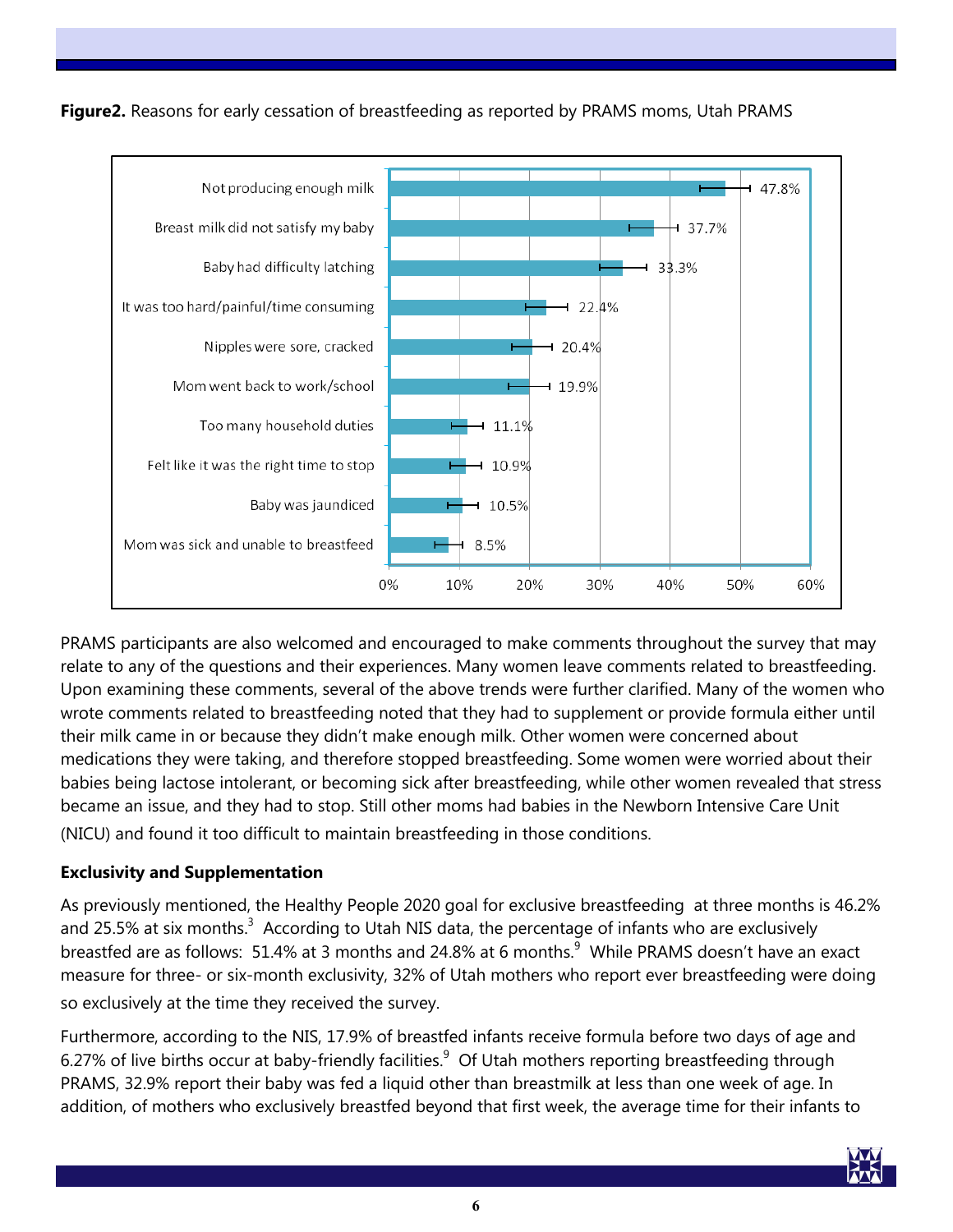#### **Recommendations**

While Utah is above average for many of the breastfeeding indicators included in Healthy People 2020, there are policies and practices the state could improve upon. Current research provides guidance and recommendations on how to achieve breastfeeding success. The Surgeon General of the United States has released a breastfeeding-specific executive summary, A Call to Action to Support Breastfeeding. This document includes key actions for mothers, communities, health providers, policy makers, employers, and researchers to improve overall support for breastfeeding. This report will include the Surgeon General's recommendation as well as other comprehensive strategies to improve breastfeeding rates, status, and success. Breastfeeding must first be recognized as a best practice in the health and well being of both infants and mothers. Several groups play an important role in ensuring breastfeeding success.

#### **Mothers and Family**

Prenatal and postnatal education and support for breastfeeding should be a part of the pregnancy and delivery health care package. While it should be included for all women, this education should be an essential piece for women at risk of either not initiating breastfeeding or discontinuing early (i.e., young moms, Medicaid and WIC recipients, women who smoke, etc.) A woman who recognizes her intent to breastfeed can discuss the issue with her provider, family, employer, and child care facility to prepare herself and those who surround and support her.<sup>[10](file:///C:/Documents%20and%20Settings/BALGARIN/Desktop/Breastfeeding%20PRAMS%20Report%202013.docx#_ENREF_10#_ENREF_10)</sup> Peer to peer support programs can also be a valuable resource that can provide a mother with a comfortable place to share her concerns, frustrations, and questions.<sup>[10](file:///C:/Documents%20and%20Settings/BALGARIN/Desktop/Breastfeeding%20PRAMS%20Report%202013.docx#_ENREF_10#_ENREF_10)</sup> A lack of comfort or familiarity with breastfeeding can discourage women from asking the questions or voicing their concerns or difficulties. A safe, supportive environment must be created for breastfeeding mothers to share their experiences.

#### **Health Care**

Health care providers, hospitals, and birth centers play an important and essential role in establishing a successful breastfeeding routine, which should begin even before the birth of an infant. Providers must recognize the importance of breastfeeding counseling prior to delivery. A woman who discusses breastfeeding before having her baby may be able to make a more informed decision regarding her feeding choice, and will be better prepared for the difficulties and issues that may come up with breastfeeding, such as infant feeding needs and milk supply.

Breastfeeding support is also incredibly important post-delivery. To help achieve this success, the CDC administers a breastfeeding practices survey to hospitals and birth centers that provide maternity care. The national Maternity Practices in Infant Nutrition and Care (mPINC) survey is used to develop recommendations for evidence-based standards and practices in maternity care. Data from the 2009 mPINC survey of Utah

facilities indicates several strengths and needed improvements in maternity care.

Utah succeeds in documenting a mother's feeding decision (100% of facilities) and in providing breastfeeding advice and instructions to patients who are breastfeeding or intend to breastfeed (82% of facilities). There are, however, several indicators Utah facilities should aim to improve upon. First, 81% of maternity care facilities routinely supplement newborns with formula, glucose water, or water. Similarly, only 15% of facilities in Utah maintain the public health recommendation against distributing formula discharge packs. Furthermore, only 9% of Utah hospitals and birth centers have a comprehensive breastfeeding policy throughout the facility. Finally, only  $11\%$  $11\%$  of maternity care locations provide hospital discharge care specifically for breastfeeding. $^{11}$ 

Hospitals should commit to providing a "standard of care" for breastfeeding mothers similar to those found in

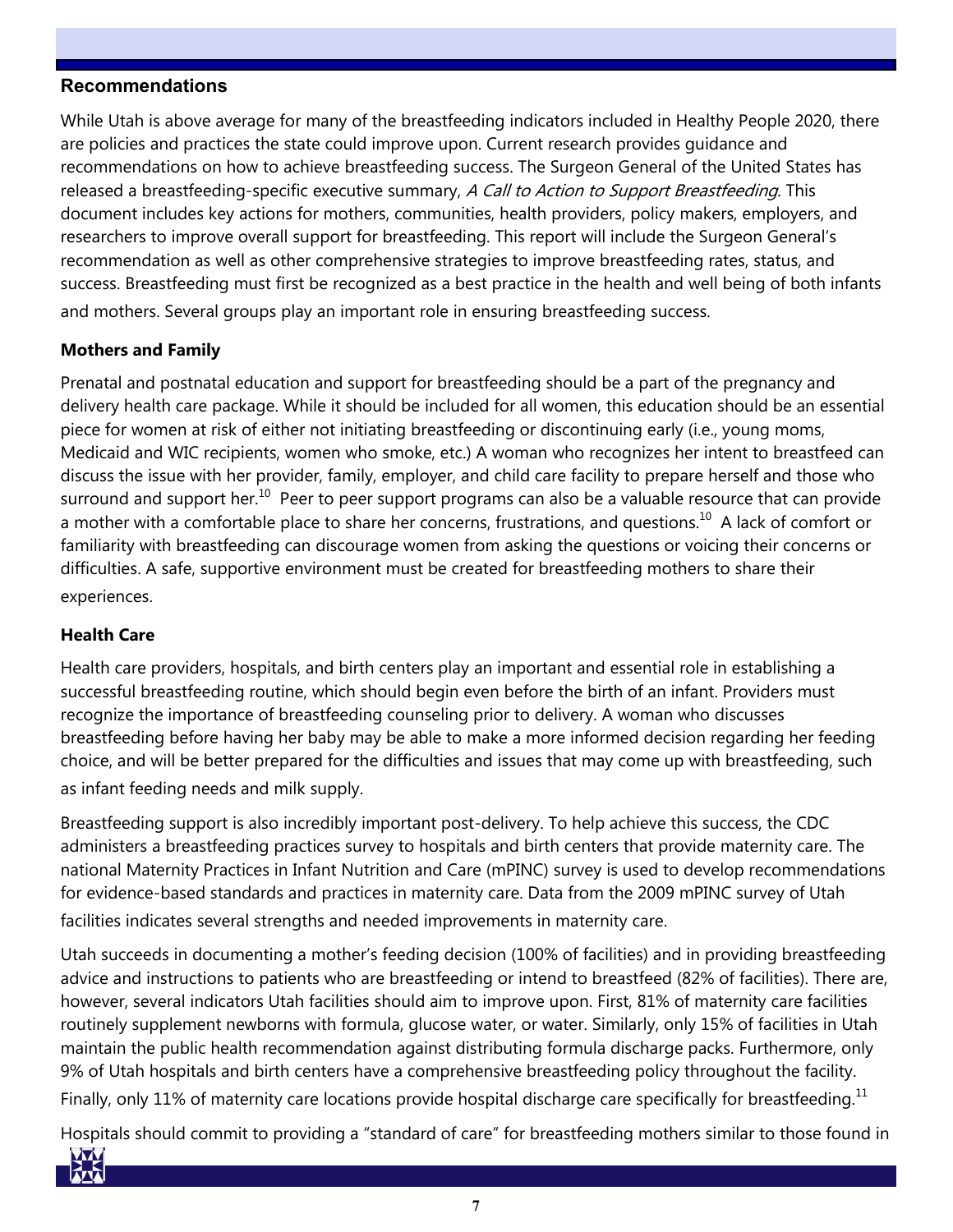The standards include abandoning hospital packs that contain formula as well as restrictions on newborn contact and breastfeeding during immediate post-natal care.<sup>[12](file:///C:/Documents%20and%20Settings/BALGARIN/Desktop/Breastfeeding%20PRAMS%20Report%202013.docx#_ENREF_12#_ENREF_12)</sup> Women who undergo a Cesarean section shouldbe reunited with their infant as soon as possible in order to establish breastfeeding.<sup>7</sup> Furthermore, hospitals should provide lactation support services both in the hospital and over the phone to counsel mothers in appropriate positioning, **infant feeding demands and needs** (emphasis added), and complications with breastfeeding such as mastitis, pain, and engorgement.<sup>[12](file:///C:/Documents%20and%20Settings/BALGARIN/Desktop/Breastfeeding%20PRAMS%20Report%202013.docx#_ENREF_12#_ENREF_12)</sup> Hospital staff should receive education on breastfeeding, the hospital's policies on breastfeeding, and the benefits to their patients (both mothers and infants).<sup>[10](file:///C:/Documents%20and%20Settings/BALGARIN/Desktop/Breastfeeding%20PRAMS%20Report%202013.docx#_ENREF_10#_ENREF_10)</sup> Because all of the aforementioned recommendations coincide with the Baby Friendly Hospital Initiative, hospitals and birth centers should potentially strive to attain "Baby Friendly" status, as only one Utah hospital has achieved this designation.

## **Policy**

Policy makers, insurers, and administrators also play an important role in breastfeeding success. Public policy affects how, when, and sometimes if a woman decides or is able to breastfeed. Many women discontinue breastfeeding due to a lack of support, knowledge, or the ability to successfully pump or express breast milk upon return to work. The Affordable Care Act (ACA), signed into law on March 23, 2010, reforms the way health care is provided and paid for. This legislation requires health plans to cover preventive services, including women's preventive services, by eliminating the copayment, coinsurance, or deductible for these services. Breastfeeding has been included in the ACA and requires insurers to provide coverage for breastfeeding support, supplies, and counseling. The specifics of this requirement include comprehensive lactation support and counseling during pregnancy and/or in the postpartum period, as well as the costs for renting breastfeeding equipment.<sup>[13](file:///C:/Documents%20and%20Settings/BALGARIN/Desktop/Breastfeeding%20PRAMS%20Report%202013.docx#_ENREF_13#_ENREF_13)</sup> These services can encourage women to successfully continue breastfeeding upon leaving the hospital or birth center. Insurers and policy makers must encourage the awareness and accessibility of this new coverage to both women and providers.

### **Employers**

Worksites and employers are also of great importance in establishing a successful breastfeeding relationship between mother and infant. Rapid return to employment is correlated with women discontinuing breastfeeding. In fact, employed mothers tend to breastfeed at a rate about 15 percent below that of non-employed mothers.<sup>[14](file:///C:/Documents%20and%20Settings/BALGARIN/Desktop/Breastfeeding%20PRAMS%20Report%202013.docx#_ENREF_14#_ENREF_14)</sup> If women are given an option to receive paid maternity leave, a more flexible or part time work schedule, or given an option to express and pump breast milk, working women would be more likely to continue breastfeeding. The Affordable Care Act again has outlined provisions for employers and worksites to support breastfeeding, including the right of mothers to have reasonable break times and the right to a private and clean place to express breast milk until the infant is one year of age.<sup>[14](file:///C:/Documents%20and%20Settings/BALGARIN/Desktop/Breastfeeding%20PRAMS%20Report%202013.docx#_ENREF_14#_ENREF_14)</sup> In fact, women who breastfeed or provide pumped breast milk miss fewer work days to care for sick infants, which also benefits the employer.<sup>[15](file:///C:/Documents%20and%20Settings/BALGARIN/Desktop/Breastfeeding%20PRAMS%20Report%202013.docx#_ENREF_15#_ENREF_15)</sup> Therefore, employers should adapt to the new requirements and ensure their employees are aware of and empowered to continue breastfeeding with the expression of breast milk in the workplace. Employers should also explore the options of paid maternity leave and more flexible work schedules and work options for women in their employ.

#### **Research**

While there is a significant amount of research on breastfeeding, efforts should be made to distribute this research to those who can directly impact a mother's ability to successfully breastfeed (e.g. parents, clinicians